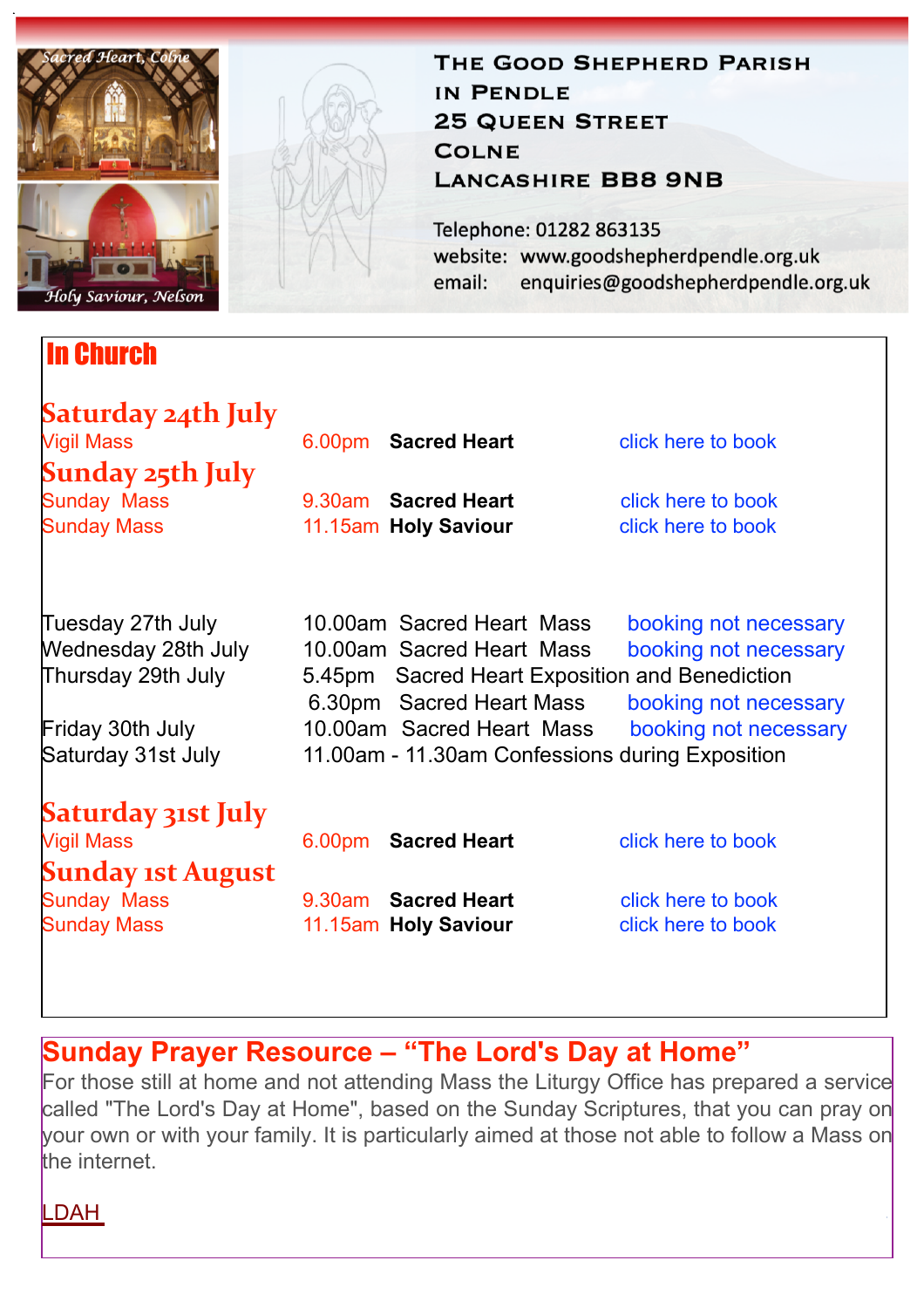#### **Covid Update for the Good Shepherd Parish**

On Monday 19th July, the government removed many of the legal restrictions relating to the Covid pandemic.

The government department which deals with faith bodies in this regards has left us with this position.

The legal restrictions have been lifted, but the government requires us to proceed with caution. We are to consider the area that we live in, the uptake of vaccines locally, the ventilation of the building and quite a number of other considerations. We are then told that responsibility for deciding how to proceed rests with the 'venue manager' for the building. In the case of our Catholic Churches, this means the parish priest under the instructions of the bishop.

The bishop has instructed us that if we decide to relax our arrangements we are to do so slowly and with caution, conscious of the fact that we are in a very vulnerable part of the country and the whole country is being warned of a deteriorating situation.

The position for the Good Shepherd Parish will therefore be as follows:

Face-coverings: **We ask everyone, unless they are exempt, to continue wearing face coverings in church** both to protect themselves and out of consideration for the health and the fears of others who may be particularly vulnerable or simply nervous. We know that this will be unpopular with some, but it is a matter of charity as well as health.

Distancing: We will continue to offer the same number of places for advance booking. We will keep one side of the church with alternate benches unused. We will issue people with cards to place on the seats next to them which will say, "Please leave a space." This will ensure that people do not feel squashed up. If, when all booked places are taken, there are still places available, we will be more flexible about admitting people, respecting the spaces with a spacer card on the seat. This will not apply to the side where we are only using alternate benches. That side of church will operate in the same way that it has been doing with the same distancing.

Distribution of Holy Communion, absence of singing, not sharing a Sign of Peace, not using Holy Water will all remain unchanged for the time being.

Since this weekend will be the first weekend that we operate like this, it will be a learning situation for us all. Please be patient and support the stewards in their attempt to look after us. **In addition, can I please remind those who 'book' to take up their place 5 minutes before the start of the Mass, as indicated on the booking page, otherwise their 'reservation' may have been allocated to someone else. Reservations are only kept until five minutes before Mass, otherwise the job of the stewards becomes impossible.**

We will try this and see how things develop. Thank you for your cooperation, Fr. Peter